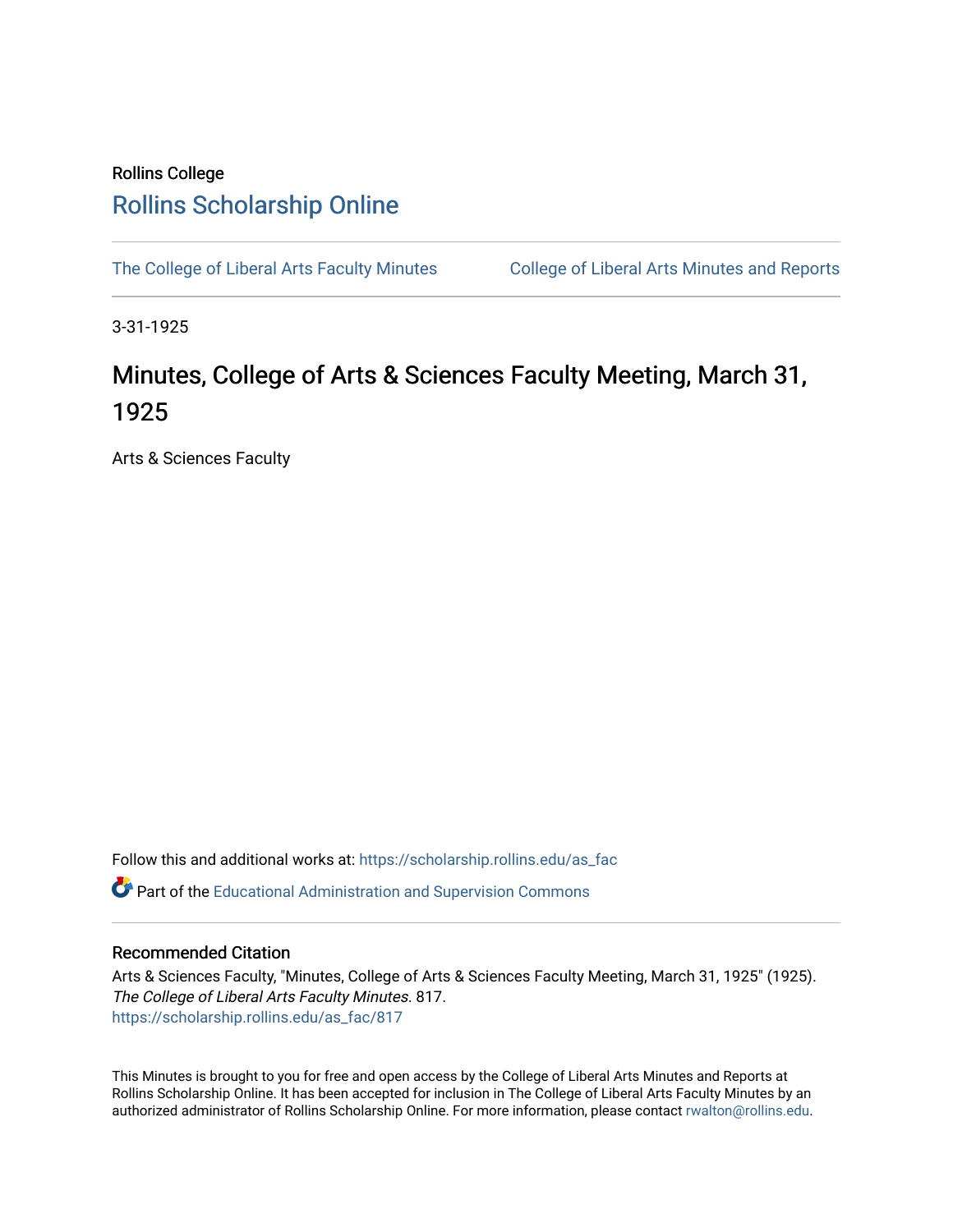## FACULTY MEETING --- March 31.1925.

The sixth Faculty meeting of the year was held at the home of Dr. Weir, on March 31st. instead of April 2d. Meeting was opened by prayer by Dr. Dresch. Dr. Sprague asked instructors to send in a list of delinquent students to him.

Class books for next year was discussed. Decided to try the sample one as it is for one year.

Senior-Faculty picnic was then discussed. Dr. Sprague said Capt. Smith would cary 25 passengers for fifty mile ride for \$30. which would average about \$1.25 apiece for Faculty. May 9th. the date decided on. Embark at Mt. Dora at 2:00p.m.. across Lake Dora, thru run to Lake Eustis, across that and up Oklawaha River several miles, return to lake for supper home by moonlight. Prof. Spaulding made motion to make the Faculty assessment a blanket one, seconded by Mrs. Hart. 29 of Faculty responded to roll-call as to going on picnic. The following could take cars and accommodate--Dresch-5: Dean Sprague 6; Dr. Weir-5; Prof. Uphof 5; Mrs. Faust-5; and Prof.Harris-5 (if they attend) Prof.Weinberg-4. Dean Sprague then spoke of the necessity of turning out a better student body. The question of a standard note book was discussed. Prof Spaulding was to secure samples for the Administrative Committee to look over and decide on. Rollins Press will carry the note books and required paper next year. Coach Duyck moved-second by Prof. Spaulding that we have the regular blue books for tests and examinations.

Dr. Dresch suggested that instructors be more strict about